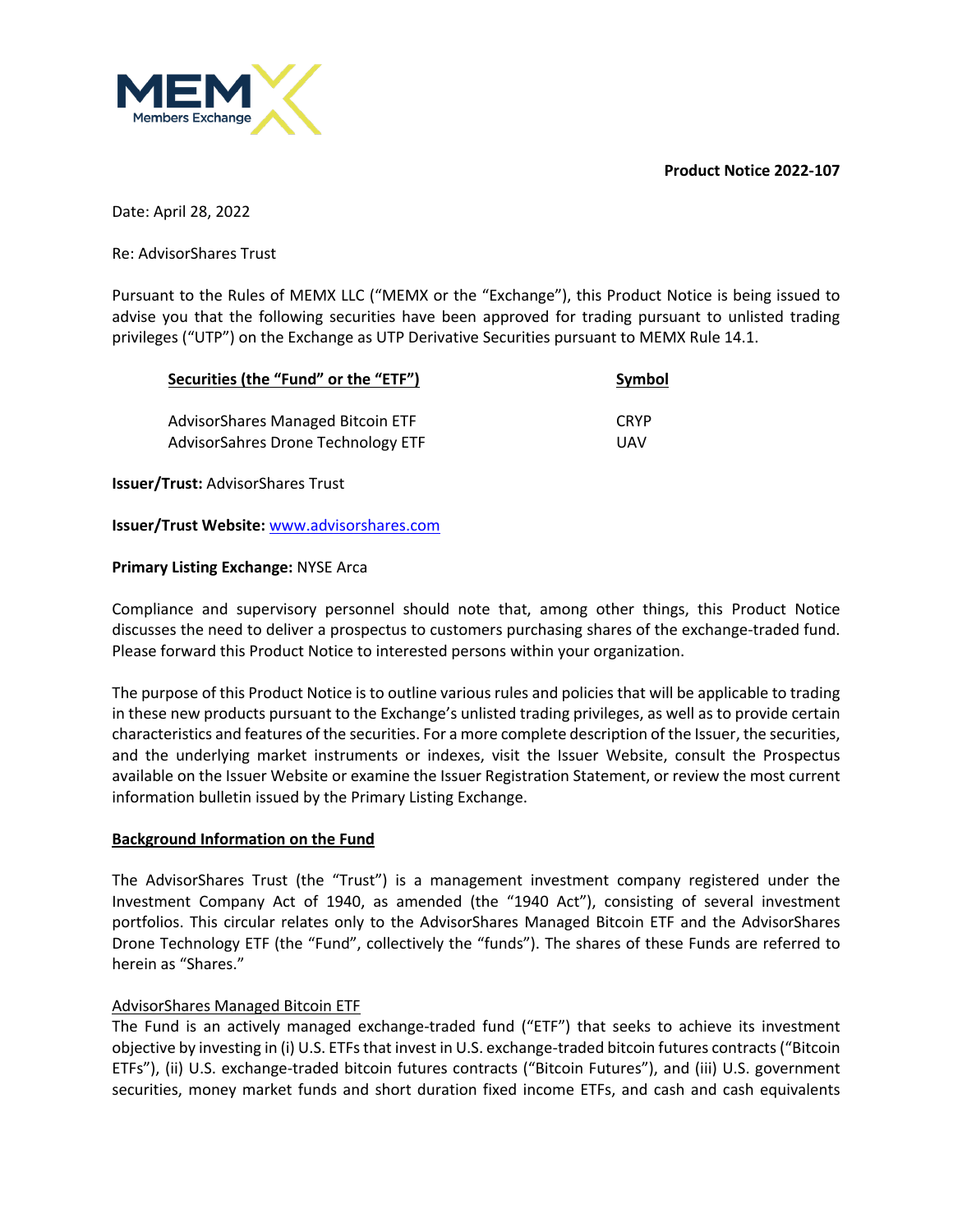("Collateral"). The Fund initially will invest in Bitcoin ETFs and Collateral, adding Bitcoin Futures as it gains assets and investment opportunities arise in accordance with its strategy. To the extent the Fund invests a significant portion of its assets in Bitcoin ETFs, it will be operating as a "fund of funds." The Fund will not invest directly in bitcoin.

Morgan Creek Capital Management, LLC (the "Sub-Advisor"), the Fund's investment sub-advisor, utilizes internal and external research, strategies and models in implementing the Fund's principal investment strategies, including to determine the anticipated rise and fall of bitcoin values. To manage the Fund's exposure to bitcoin, the Sub-Advisor will tactically allocate the Fund's assets between Bitcoin Futures, including through Bitcoin ETFs, and Collateral. Due to the elevated levels of volatility of Bitcoin Futures, the Fund's exposure to bitcoin at times may be substantially less than 100% of the Fund's net assets. Under normal circumstances, the Fund expects to maintain a target exposure of between 50% and 100%. During periods other than normal circumstances, including periods where there is extreme volatility and where the Sub-Advisor believes it is prudent to take a temporary defensive posture, the Fund may reduce its exposure significantly. In addition to cash and cash equivalents, Collateral consists of high-quality securities including (i) U.S. government securities, such as bills, notes and bonds issued by the U.S. Treasury, and (ii) money market funds and short duration fixed income ETFs, including affiliated ETFs. Collateral is designed to preserve capital, provide liquidity, serve as margin, and otherwise collateralize the investments in Bitcoin ETFs and Bitcoin Futures.

Bitcoin is a digital asset, sometimes referred to as a "cryptocurrency." Unlike traditional currencies, bitcoin is a decentralized, virtual currency and is not issued or backed by any government, agency, bank or organization. Instead, bitcoin's value is determined in part by the supply of, and demand for, bitcoin in markets created to facilitate its trading. The operation of bitcoin is determined by participants in a decentralized, online, peer-to-peer computer network. The network connects computers that run publicly accessible, or "open source," software that follows the protocols governing the bitcoin network. No single entity owns or operates the bitcoin network. Ownership and transaction records for bitcoin are protected through public-key cryptography on a "blockchain." Public-key cryptography is a cryptographic system that uses a pair of keys, consisting of a public key (which may be known to others) and a private key (which may not be known by anyone except the owner). The transactions on the bitcoin blockchain are verified by "miners." Bitcoin mining uses computers to solve mathematical equations, which secures transactions and verifies the transfer of assets. In addition to miners, the bitcoin network is collectively maintained by developers (who propose improvements to the protocols) and users.

The Fund will invest indirectly in Bitcoin Futures via Bitcoin ETFs and, when the opportunity arises, through a wholly-owned subsidiary of the Fund organized under the laws of the Cayman Islands (the "Subsidiary"). The Fund also may invest a small percentage of its assets directly in Bitcoin Futures. Bitcoin Futures are standardized, cash-settled futures contracts on bitcoin. In a cash-settled futures contract on bitcoin, the amount of cash to be paid is equal to the difference between the value of the bitcoin underlying the futures contract at the close of the last trading day of the contract and the futures contract price specified in the agreement. Such futures contracts are traded on commodity exchanges registered with the U.S. Commodity Futures Trading Commission (the "CFTC"). Currently, the only such contracts are traded on, or subject to the rules of, the Chicago Mercantile Exchange (the "CME"). The value of Bitcoin Futures is determined by reference to the CME CF Bitcoin Reference Rate ("BRR"), which provides an indication of the price of bitcoin across certain cash bitcoin exchanges.

As futures contracts approach expiration, they may be replaced by similar contracts that have a later expiration. This process is referred to as "rolling." If the price of a long-term futures contract is greater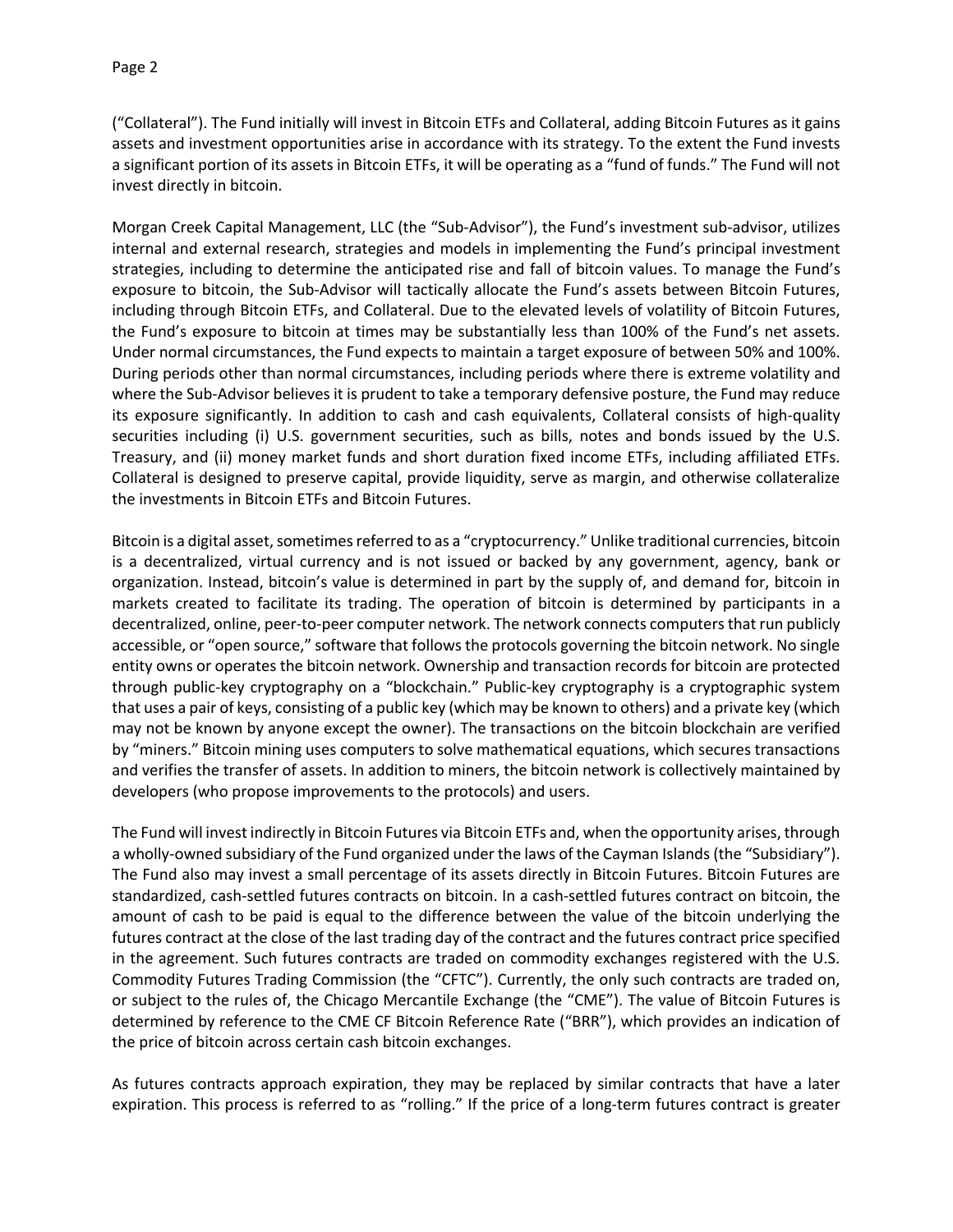than the short-term futures contract price, the market is considered to be in "contango." If the price of a long-term futures contract is less than the short-term futures contract price, the market is considered to be in "backwardation." In "contango" markets, the price of futures contracts with expiration dates in the near term generally is lower than the price of futures contracts with more distant expiration dates, resulting in a cost to "roll" the futures contract by replacing the short-term contract with the long-term contract (the "roll cost"). The opposite is true when the market is in backwardation, resulting in a gain from rolling the futures contract (the "roll yield"). Whether an investor realizes roll costs or roll yields

depends upon the price differences between short-term and long-term contracts.

At the Sub-Advisor's discretion, when the Fund invests in Bitcoin Futures directly or via the Subsidiary, the Sub-Advisor will implement the Fund's tactical strategy by "rolling" the Bitcoin Futures investments. Rather than roll the futures contracts on a predefined schedule, to the extent the Sub-Advisor determines that it is appropriate to roll a futures contract, the Fund will roll its investment into another futures contract (which the Sub-Advisor selects from a universe of futures contracts) that the Sub- Advisor believes will be more advantageous to the Fund in light of its investment objective. When investing in Bitcoin ETFs, the Sub-Advisor will take into account the specific rolling strategy of the Bitcoin ETFs as it implements the Fund's tactical strategy. There can be no guarantee that such a strategy will produce the desired results.

The Fund's investment in the Subsidiary is intended to provide the Fund with exposure to Bitcoin Futures in accordance with applicable rules and regulations. The Fund may invest up to approximately 25% of its total assets in the Subsidiary. The Subsidiary and the Fund have the same investment adviser and the same investment objective, and the Subsidiary will follow the same general investment policies and restrictions as the Fund except that, unlike the Fund, it may invest without limit directly in Bitcoin Futures. Except as noted, for purposes of this Prospectus, references to the Fund's investment strategies and risks relating to investment in Bitcoin Futures include those of the Subsidiary.

The Fund is non-diversified and may invest a greater percentage of its assets in a particular issuer than a diversified fund. The Sub-Advisor may engage in frequent trading of the Fund's portfolio, which may result in high portfolio turnover.

# AdvisorShares Drone Technology ETF

The Fund is an actively managed exchange-traded fund ("ETF") that seeks to achieve its investment objective by investing, under normal circumstances, at least 80% of its net assets (plus any borrowings for investment purposes) in securities of companies that derive at least 50% of their revenue or profit from the use and/or manufacture of drones or technology used in the development and manufacture of drones ("drone-related businesses"). A company is in a drone-related business if it is (i) directly or indirectly involved in the development, research, or utilization of unmanned aerial vehicles, otherwise known as drones, or (ii) directly involved in research, development and/or production of technologies used in the manufacture and development of drones, such as aviation, autonomous transportation, remote control, and battery technology.

The Fund invests in U.S. exchange traded equity securities primarily consisting of common stock of companies of any market capitalization. The Fund's investments may include the securities of companies from various industries, industry groups and sub-industries, including Aerospace & Defense, Auto Parts and Equipment, Commercial Services & Supplies, Computer & Electronics Retail, Electronic Equipment, Instruments & Components, Machinery, Electronic Manufacturing Services, Semiconductors & Semiconductor Equipment, and Telecommunication Services, but may include securities from any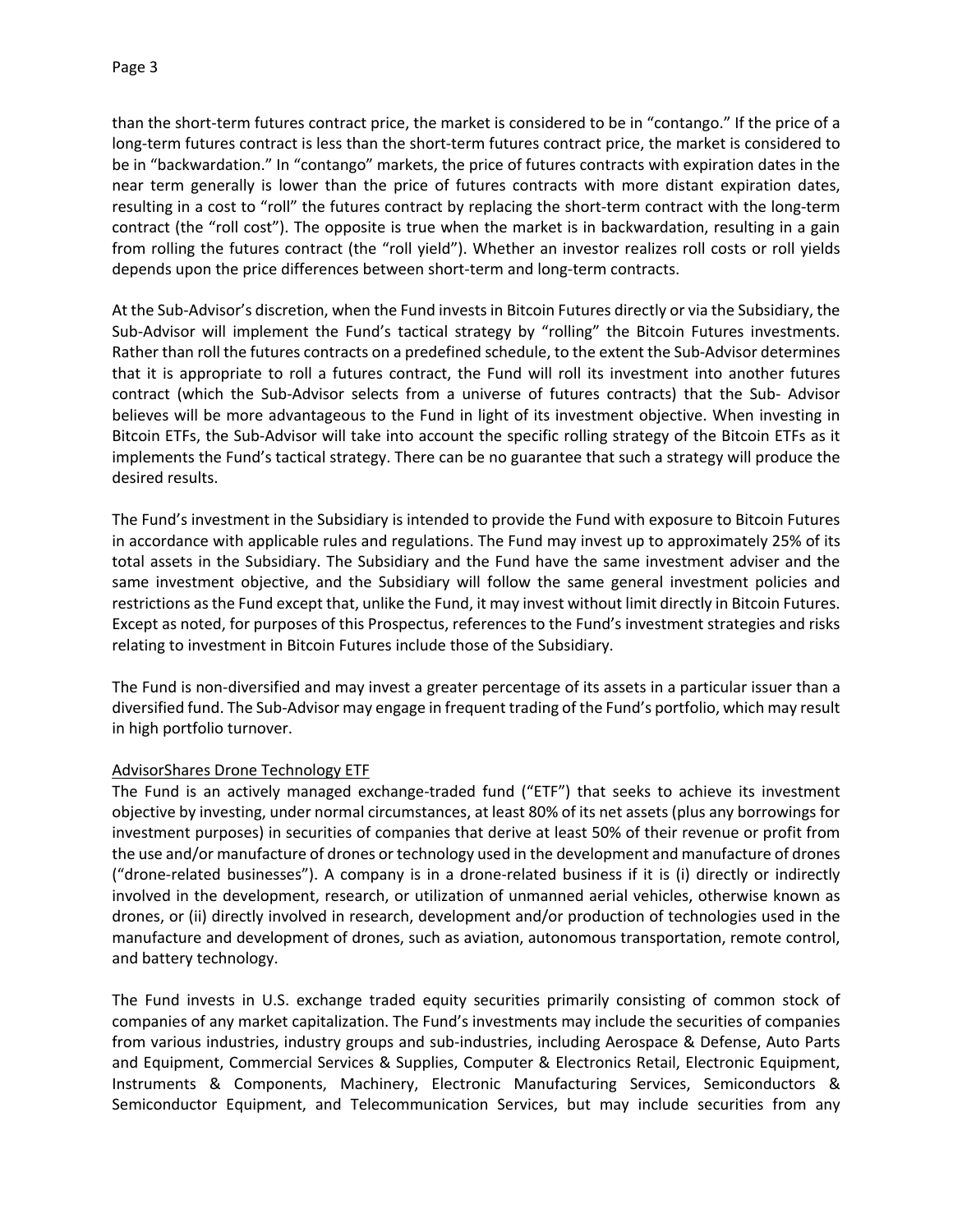industry. The Fund will concentrate at least 25% of its investments in the securities of issuers in the Aerospace & Defense Industry.

A variety of methods may be used for security selection. As the Fund primarily focuses on certain industry groups, industries, and sub-industries. The Advisor intends to select companies with dominant positions in their respective markets as well as those in unique positions for growth and expansion. The Advisor has arranged to utilize the resources of DRONELIFE.com, an online publication website that addresses the commercial market for drones and drone technology, to identify companies in drone- related businesses. In addition to the resources of DRONELIFE.com, the Advisor will utilize numerous outside analyst ratings and stock selection rating tools. At times, the Advisor may aim to buy certain out-of-favor stocks believed to be at prices below their future potential value, as measured by the Advisor or outside analysts. The Fund may sell a security when the Advisor believes that the security is overvalued or better investment opportunities are available, or to limit position size within the Fund's portfolio.

For more information regarding the Fund's investment strategy, please read the prospectus for the Fund. As described more fully in the Trust's prospectus and Statement of Additional Information, the Fund will issue and redeem Shares on a continuous basis at their net asset value ("NAV") only in large blocks of Shares (each, a "Creation Unit"). Creation Units will be issued and redeemed principally in-kind for securities included in the underlying index. Except when aggregated in Creation Units, the Shares may not be redeemed with the Fund.

Shares are held in book-entry form, which means that no share certificates are issued. The Depository Trust Company or its nominee is the record owner of all outstanding Shares and is recognized as the owner of all Shares for all purposes.

The NAV of the Fund is generally determined as of the close of trading (normally 4:00 p.m., Eastern Time) on each day the New York Stock Exchange is open for business. The NAV of the Fund is calculated by dividing the value of the net assets of the Fund (i.e., the value of its total assets less total liabilities) by the total number of outstanding shares of the Fund, generally rounded to the nearest cent.

# **Principal Risks**

Interested persons are referred to the Fund's Registration Statement for a description of risks associated with an investment in the Fund. These may include, but are not limited to, equity investing risk, asset class risk, concentration risk, industry/sector risk, issuer risk, liquidity risk, market risk, asset class risk, interest rate risk, tax risk and valuation risk.

In addition, the market prices of the Shares will fluctuate in accordance with changes in NAV as well as the supply and demand for the Shares. As a result, the Shares may trade at market prices that may differ from their NAV. The NAV of the Shares of the Fund will fluctuate with changes in the market value of the Fund's holdings.

#### **Exchange Rules Applicable to Trading in the Shares**

Trading in the Shares on MEMX is subject to MEMX trading rules.

# **Trading Hours**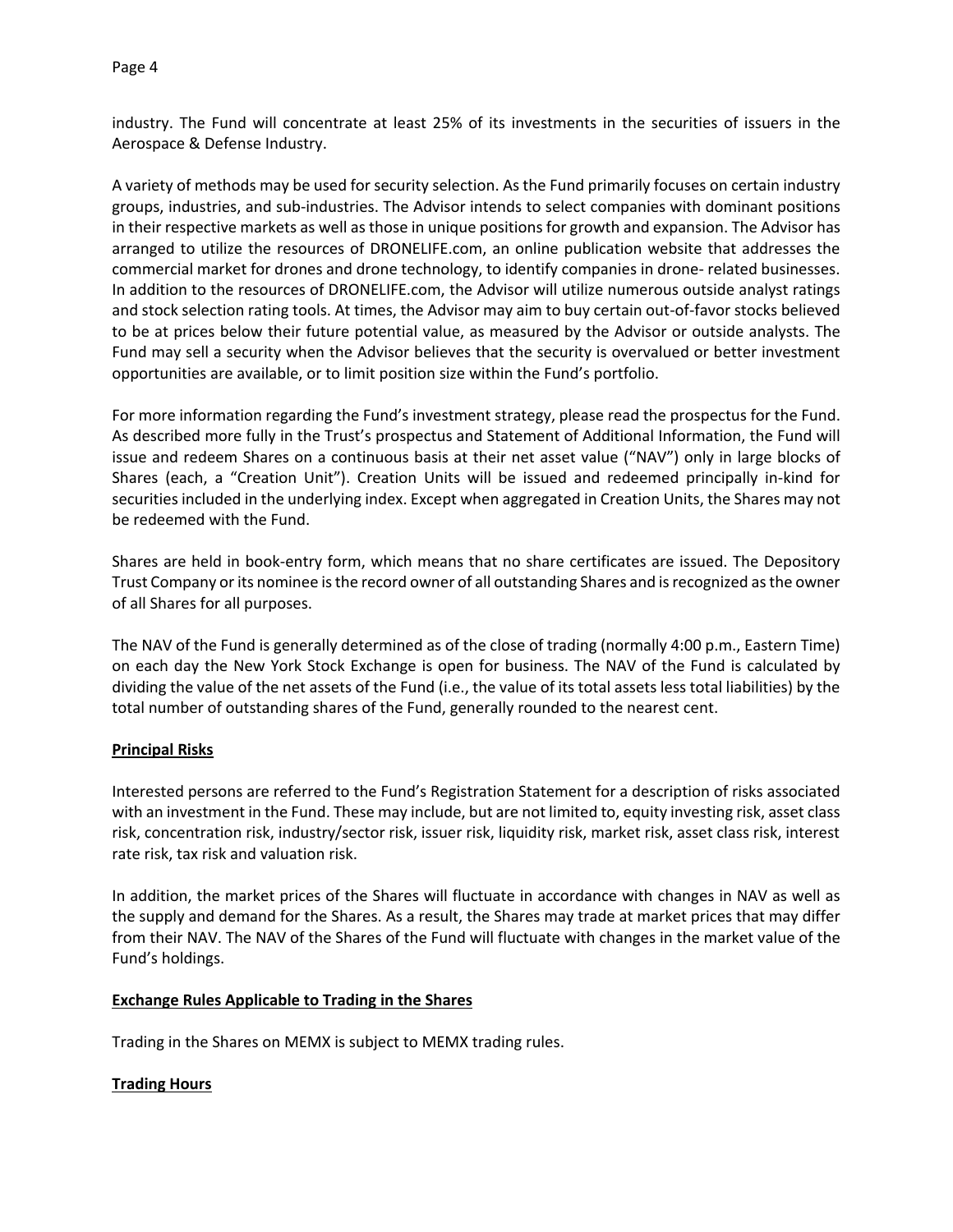Page 5

The value of the Index underlying the Shares will be disseminated to the data vendors every 15 seconds during the Regular Trading Session.

The Shares will trade on MEMX between 7:00 am and 5:00 pm (EST). Please note that trading in the Shares during the Exchange's Pre-Market and Post-Market Sessions ("Extended Market Sessions") may result in additional trading risks which include: (1) that the current underlying indicative value may not be updated during the Extended Market Sessions, (2) lower liquidity in the Extended Market Sessions may impact pricing, (3) higher volatility in the Extended Market Sessions may impact pricing, (4) wider spreads may occur in the Extended Markets Sessions, and (5) because the indicative value is not calculated or widely disseminated during the Extended Market Sessions, an investor who is unable to calculate an implied value for the Shares in those sessions may be at a disadvantage to market professionals.

# **Dissemination of Data**

| <b>Name</b>                                            | <b>Listing Market</b> | <b>Trading Symbol</b> | <b>IOPV Symbol</b> | <b>NAV Symbol</b> |
|--------------------------------------------------------|-----------------------|-----------------------|--------------------|-------------------|
| AdvisorShares<br>Managed Bitcoin<br>ETF                | <b>NYSE Arca</b>      | <b>CRYP</b>           | CRYP.IV            | CRYP.NV           |
| AdvisorShares<br><b>Drone Technology</b><br><b>ETF</b> | <b>NYSE Arca</b>      | <b>UAV</b>            | UAV.IV             | UAV.NV            |

The Consolidated Tape Association will disseminate real time trade and quote information for the Shares to Tape B.

# **Delivery of a Prospectus**

Exchange Members should be mindful of applicable prospectus delivery requirements under the federal securities laws with respect to transactions in the Fund. Prospectuses may be obtained through the Fund's website. The Prospectus for the Fund does not contain all of the information set forth in the Fund's Registration Statement (including the exhibits to the Registration Statement), parts of which have been omitted in accordance with the rules and regulations of the SEC. For further information about the Fund, please refer to its Registration Statement.

In the event that the Fund relies upon an order by the SEC exempting the Shares from certain prospectus delivery requirements under Section 24(d) of the 1940 Act and in the future make available a written product description, Exchange Rules require that Exchange Members provide to all purchasers of Shares a written description of the terms and characteristics of such securities, in a form prepared by the Issuer of the Fund, no later than the time a confirmation of the first transaction in the Shares is delivered to such purchaser. In addition, Exchange Members shall include such a written description with any sales material relating to the Shares that is provided to customers or the public. Any other written materials provided by a MEMX member to customers or the public making specific reference to the Shares as an investment vehicle must include a statement in substantially the following form: "A circular describing the terms and characteristics of [the UTP Derivative Securities] has been prepared by the [open-ended management investment company name] and is available from your broker. It is recommended that you obtain and review such circular before purchasing [the UTP Derivative Securities]."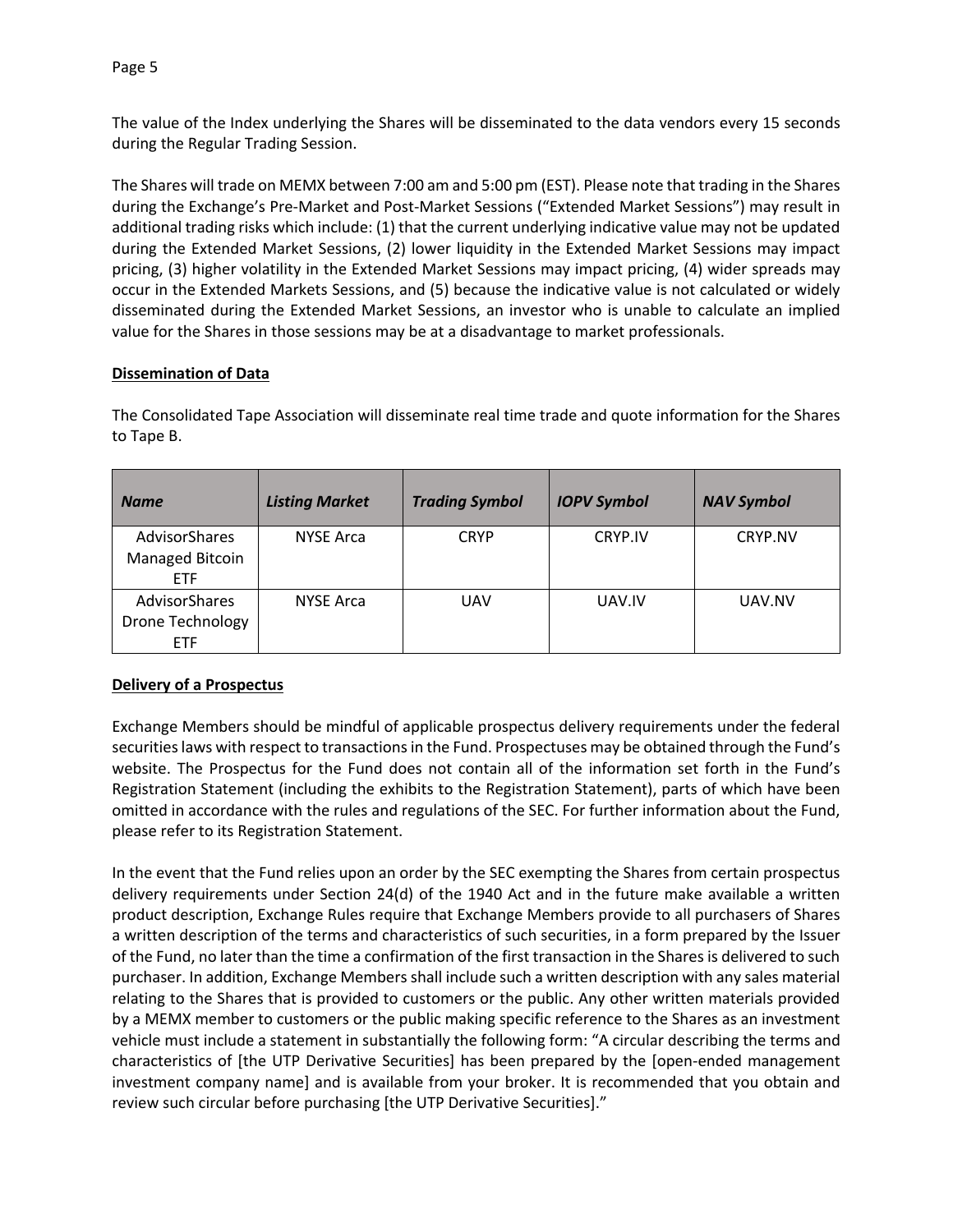An Exchange member carrying an omnibus account for a non-member broker-dealer is required to inform such non-member that execution of an order to purchase Shares for such omnibus account will be deemed to constitute agreement by the non-member to make such written description available to its customers on the same terms as are directly applicable to such Exchange member under this rule.

Upon request of a customer, Exchange Members also shall provide a copy of the Prospectus.

## **Suitability**

Trading in the securities on the Exchange will be subject to MEMX Rule 3.7 and other applicable suitability rules. Members recommending transactions in the securities to customers should make a determination that the recommendation is suitable for the customer.

## **Trading Halts**

The Exchange will halt trading in the Shares of a security in accordance with the Exchange's Rules. The grounds for a halt include a halt because the intraday indicative value of the security and/or the value of its underlying index are not being disseminated as required, a halt for other regulatory reasons or due to other conditions or circumstances deemed to be detrimental to the maintenance of a free and orderly market. In addition, MEMX will stop trading the Shares of a security if the primary market de-lists the security.

## **Exemptive, Interpretive and No-Action Relief Under Federal Securities Regulations**

The Securities and Exchange Commission (the "SEC") has issued letters granting exemptive, interpretive and no-action relief from certain provisions of rules under the Securities Exchange Act of 1934 for exchange- traded securities listed and traded on a registered national securities exchange that meet certain criteria.

**AS WHAT FOLLOWS IS ONLY A SUMMARY OF THE RELIEF OUTLINED IN THE NO-ACTION LETTERS REFERENCED ABOVE, THE EXCHANGE ADVISES INTERESTED PARTIES TO CONSULT THE NO-ACTION LETTERS FOR MORE COMPLETE INFORMATION REGARDING THE MATTERS COVERED THEREIN AND THE APPLICABILITY OF THE RELIEF GRANTED IN RESPECT OF TRADING IN SECURITIES. INTERESTED PARTIES SHOULD ALSO CONSULT THEIR PROFESSIONAL ADVISORS.**

#### **Regulation M Exemptions**

Generally, Rules 101 and 102 of Regulation M prohibit any "distribution participant" and its "affiliated purchasers" from bidding for, purchasing, or attempting to induce any person to bid for or purchase any security which is the subject of a distribution until after the applicable restricted period, except as specifically permitted in Regulation M. The provisions of the Rules apply to underwriters, prospective underwriters, brokers, dealers, and other persons who have agreed to participate or are participating in a distribution of securities.

The SEC has granted an exemption from Rule 101 under Regulation M to permit persons participating in a distribution of shares of the above-mentioned Fund to engage in secondary market transactions in such shares during their participation in such a distribution. In addition, the SEC has granted relief under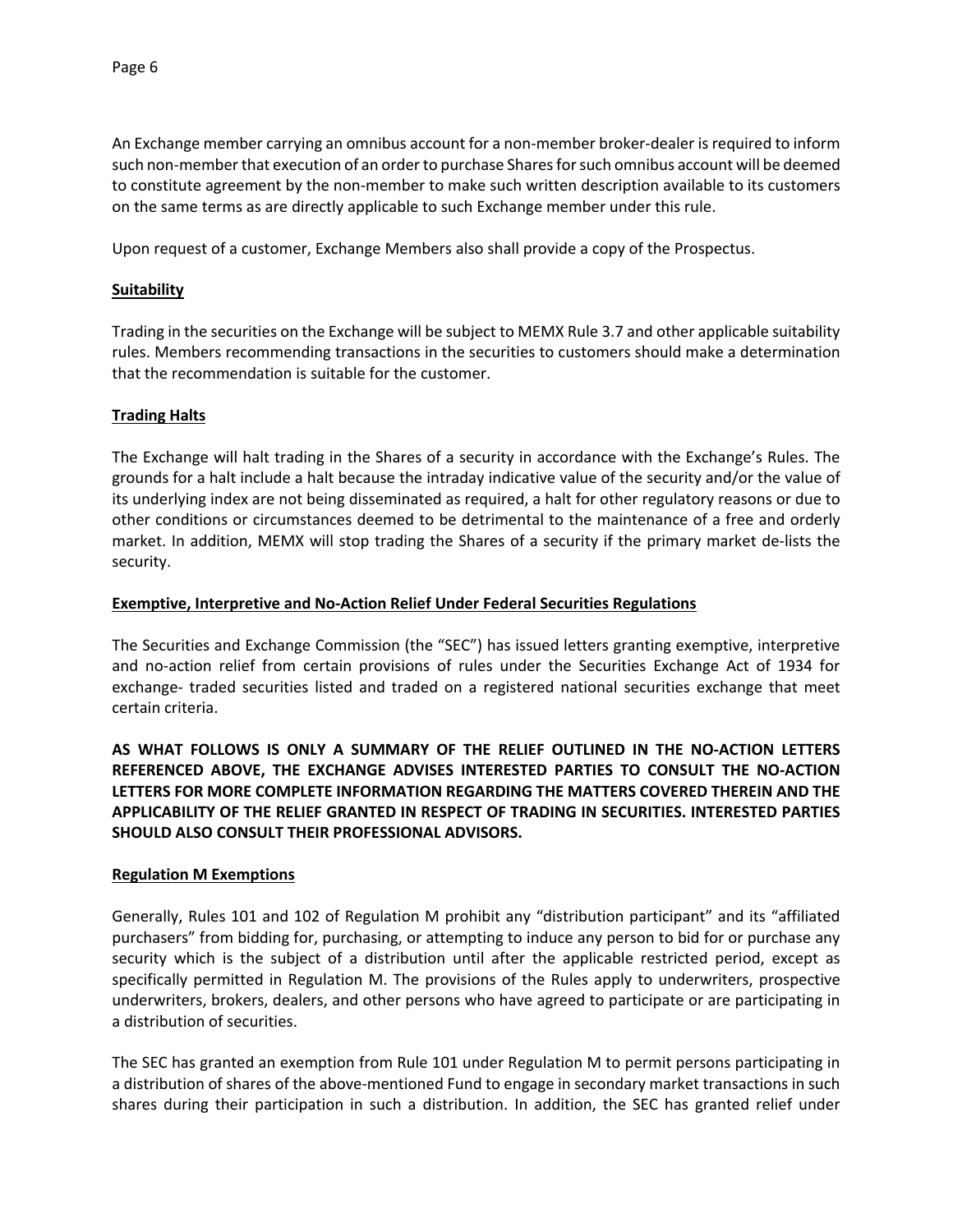Regulation M to permit persons who may be deemed to be participating in the distribution of Shares of the above-mentioned Fund (i) to purchase securities for the purpose of purchasing Creation Unit Aggregations of Fund Shares and (ii) to tender securities for redemption in Creation Unit Aggregations. Further, the SEC has clarified that the tender of Fund Shares to the Fund for redemption does not constitute a bid for or purchase of any of the Funds' securities during the restricted period of Rule 101. The SEC has also granted an exemption pursuant to paragraph (e) of Rule 102 under Regulation M to allow the redemption of Fund Shares in Creation Unit Aggregations during the continuous offering of Shares.

# **Rule 10b-10 (Customer Confirmations for Creation or Redemption of Fund Shares)**

Broker-dealers who handle purchases or redemptions of Fund Shares in Creation Unit size for customers will be permitted to provide such customers with a statement of the number of Creation Unit Aggregations created or redeemed without providing a statement of the identity, number and price of Shares of the individual securities tendered to the Fund for purposes of purchasing Creation Unit Aggregations ("Deposit Securities") or the identity, number and price of Shares to be delivered by the Trust for the Fund to the redeeming holder ("Redemption Securities"). The composition of the securities required to be tendered to the Fund for creation purposes and of the securities to be delivered on redemption will be disseminated each business day and will be applicable to requests for creations or redemption, as the case may be, on that day. This exemptive relief under Rule 10b-10 with respect to creations and redemption is subject to the following conditions:

- 1. Confirmations to customers engaging in creations or redemptions must state that all information required by Rule 10b-10 will be provided upon request;
- 2. Any such request by a customer for information required by Rule 10b-10 will be filed in a timely manner, in accordance with Rule 10b-10(c); and
- 3. Except for the identity, number, and price of Shares of the component securities of the Deposit Securities and Redemption Securities, as described above, confirmations to customers must disclose all other information required by Rule 10b-10(a).

# **Rule 10b-17 (Untimely Announcement of Record Dates)**

The SEC has granted an exemption from the requirements of Rule 10b-17 that will cover transactions in the Shares.

# **Rule 14e-5**

An exemption from Rule 14e-5 has been granted to permit any person acting as a dealer-manager of a tender offer for a component security of the Fund (1) to redeem Fund Shares in Creation Unit Aggregations from the issuer that may include a security subject to such tender offer and (2) to purchase Fund Shares during such tender offer. In addition, a no-action position has been taken under Rule 14e-5 if a brokerdealer acting as a dealer-manager of a tender offer for a security of the Fund purchases or arranges to purchase such securities in the secondary market for the purpose of tendering such securities to purchase one or more Creation Unit Aggregations of Shares, if made in conformance with the following: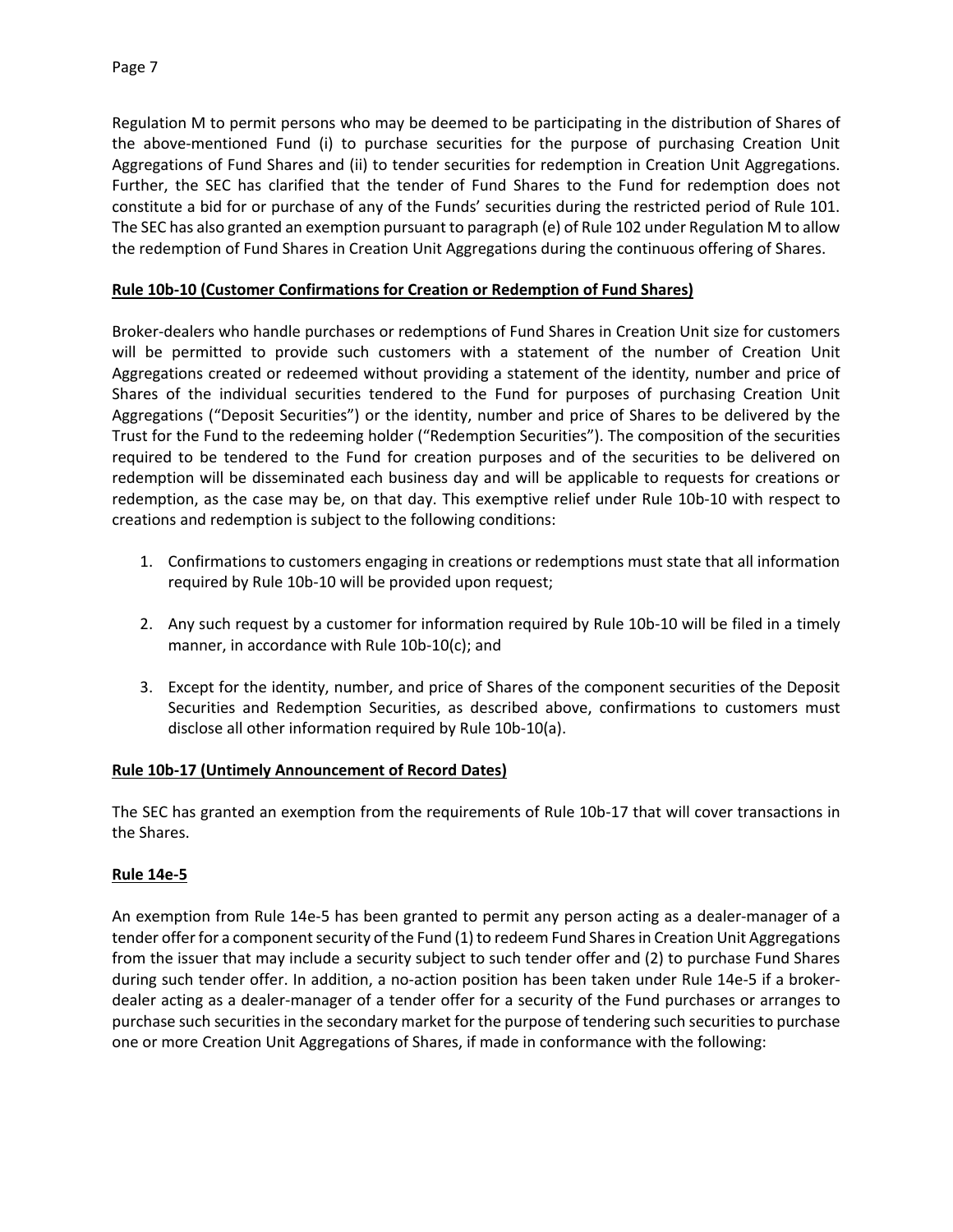- 1. Such bids or purchases are effected in the ordinary course of business, in connection with a basket of 20 or more securities in which any security that is the subject of a distribution, or any reference security, does not comprise more than 5% of the value of the basket purchase; or
- 2. Purchases are effected as adjustments to such basket in the ordinary course of business as a result of a change in the composition of the underlying index; and
- 3. Such bids or purchases are not effected for the purpose of facilitating such tender offer.

# **Section 11(d)(1); Rule 11d1-2 (Customer Margin)**

The SEC has taken a no-action position under Section  $11(d)(1)$  that will permit broker-dealers that do not create Shares but engage in both proprietary and customer transactions in such Shares exclusively in the secondary market to extend or maintain or arrange for the extension or maintenance of credit on the Shares, in connection with such secondary market transactions. For broker-dealers that engage in the creation of Shares, the SEC has also taken a no-action position under Rule 11d1-2 that will cover the extension or maintenance or the arrangement for the extension or maintenance of credit on the Shares that have been owned by the persons to whom credit is provided for more than 30 days.

# **Section 11(d)(1); Rules 11d1-1 and 11d1-2**

Section 11(d)(1) of the Act generally prohibits a person who is both a broker and a dealer from effecting any transaction in which the broker-dealer extends credit to a customer on any security which was part of a new issue in the distribution of which he participated as a member of a selling syndicate or group within thirty days prior to such transaction. The SEC has clarified that Section 11(d)(1) does not apply to broker-dealers that are not Authorized Participants (and, therefore, do not create Creation Unit Aggregations) that engage in both proprietary and customer transactions in Shares of a Fund in the secondary market, and for broker-dealer Authorized Participants that engage in creations of Creation Unit Aggregations. This relief is subject to specific conditions, including the condition that such broker-dealer (whether or not an 6 Authorized Participant) does not, directly or indirectly, receive from the Fund complex any payment, compensation or other economic incentive to promote or sell the Shares of a Fund to persons outside the fund complex, other than non-cash compensation permitted under NASD Rule 2830(l)(5)(A), (B) or (C). (See letter from Catherine McGuire, Chief Counsel, SEC Division of Market Regulation, to Securities Industry Association, Derivative Products Committee, dated November 21, 2005.) The SEC also has taken a no-action position under Section  $11(d)(1)$  of the Act that broker-dealers may treat Shares of a Fund, for purposes of Rule 11d1-2, as "securities issued by a registered open-end investment company as defined in the Investment Company Act" and thereby extend credit or maintain or arrange for the extension or maintenance of credit on Shares that have been owned by the persons to whom credit is provided for more than 30 days, in reliance on the exemption contained in the rule.

# **SEC Rule 15c1-5 and 15c1-6**

The SEC has taken a no-action position with respect to Rule 15c1-5 and Rule 15c1-6 as to the required disclosure of control by a broker or dealer with respect to creations and redemptions of Fund Shares and secondary market transactions therein. (See letter from Catherine McGuire, Chief Counsel, SEC Division of Market Regulation, to Securities Industry Association, Derivative Products Committee, dated November 21, 2005.)